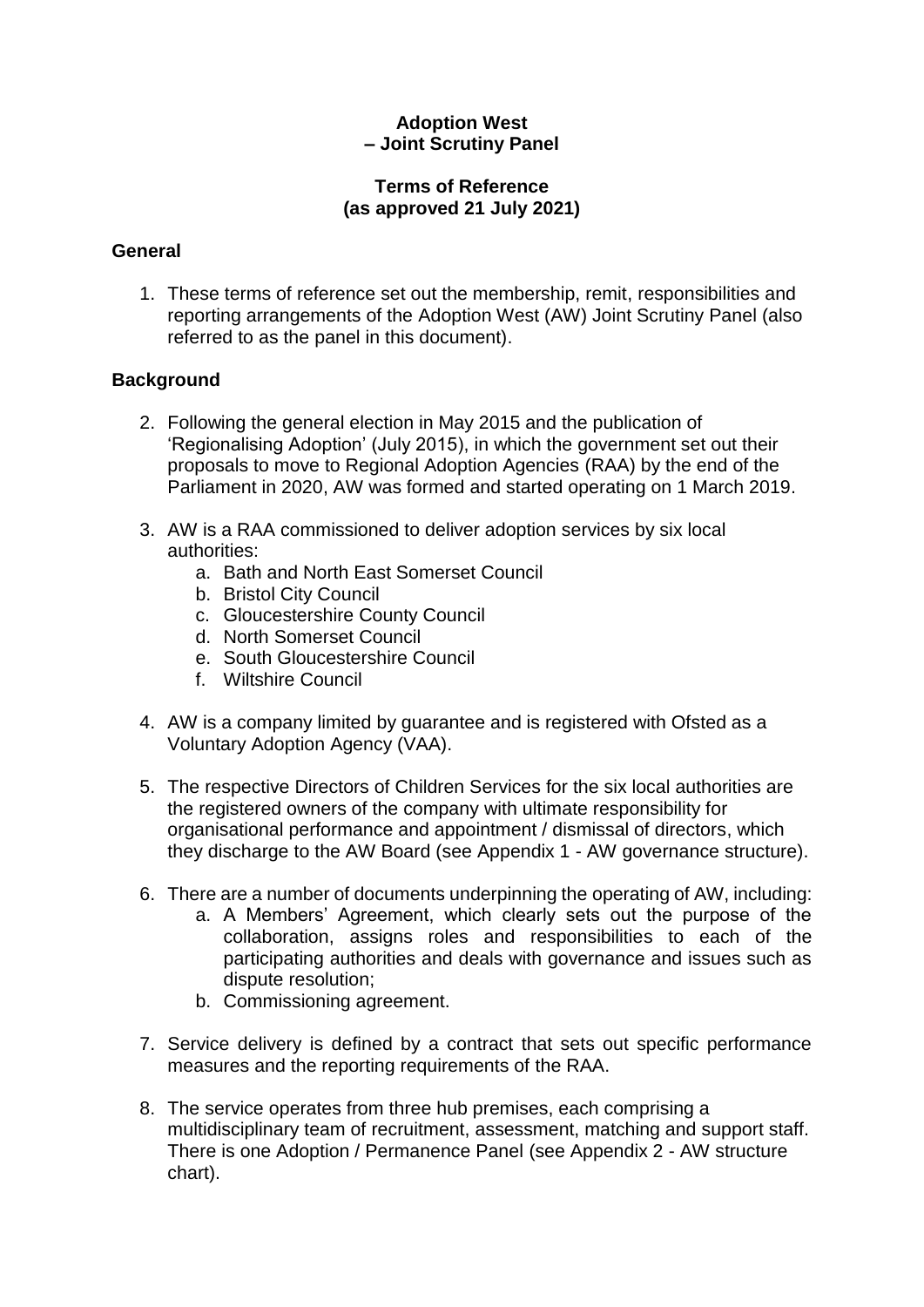# **Effective scrutiny**

- 9. The Centre for Public Scrutiny has previously identified four Effective Scrutiny Principles, in that it:
	- a. Provides critical friend challenge to decision-makers;
	- b. Enables the voice and concerns of the public and its communities;
	- c. Is carried out by independent minded governors who lead and own the scrutiny process; and
	- d. Drives improvement in public services.
- 10.Some key concepts for the panel to consider are that scrutiny should:
	- a. Be independent of the AW Board;
	- b. Be inclusive, structured, non-adversarial and cross-party;
	- c. Offer constructive challenge to prompt AW Board reflection;
	- d. Make recommendations which are evidence based;
	- e. Be part of a wider web of accountability, which may include partners and the public;
	- f. Not unnecessarily duplicate other assurance activity;
	- g. Be appropriately challenging and use effective questioning techniques;
	- h. Ensure value for money; and
	- i. Provide high levels of assurance.

## **Purpose of the AW Joint Scrutiny Panel**

- 11.It should be noted that the AW Joint Scrutiny Panel does not fall under the banner of 'Overview and Scrutiny' as defined by the Local Government Act 2000 in that it will not be a body jointly formed by the six participating councils. Although it will not have the power to call in a decision or summon officers to attend, the panel will still provide a scrutiny function led predominantly by democratically elected councillors.
- 12.It should also be noted that as part of the division of roles between AW and the local authorities, each local authority has retained case management responsibility for the child until the making of the Adoption Order. The local authorities remain responsible for all statutory functions including but not limited to: Statutory Visits, Management and supervision of contact between child and family members, Supervision, administration and finance of foster placements and communication with foster carers (including Fostering for Adoption placements).

These responsibilities will be monitored by each local authority through its chosen scrutiny mechanism, although the panel will make every effort to notify a local authority if issues within the local authority's responsibility are identified by the panel.

13.The panel will act as a critical friend, providing independent scrutiny of the work of AW. It is an essential element of assuring democratic accountability for the use of public funds.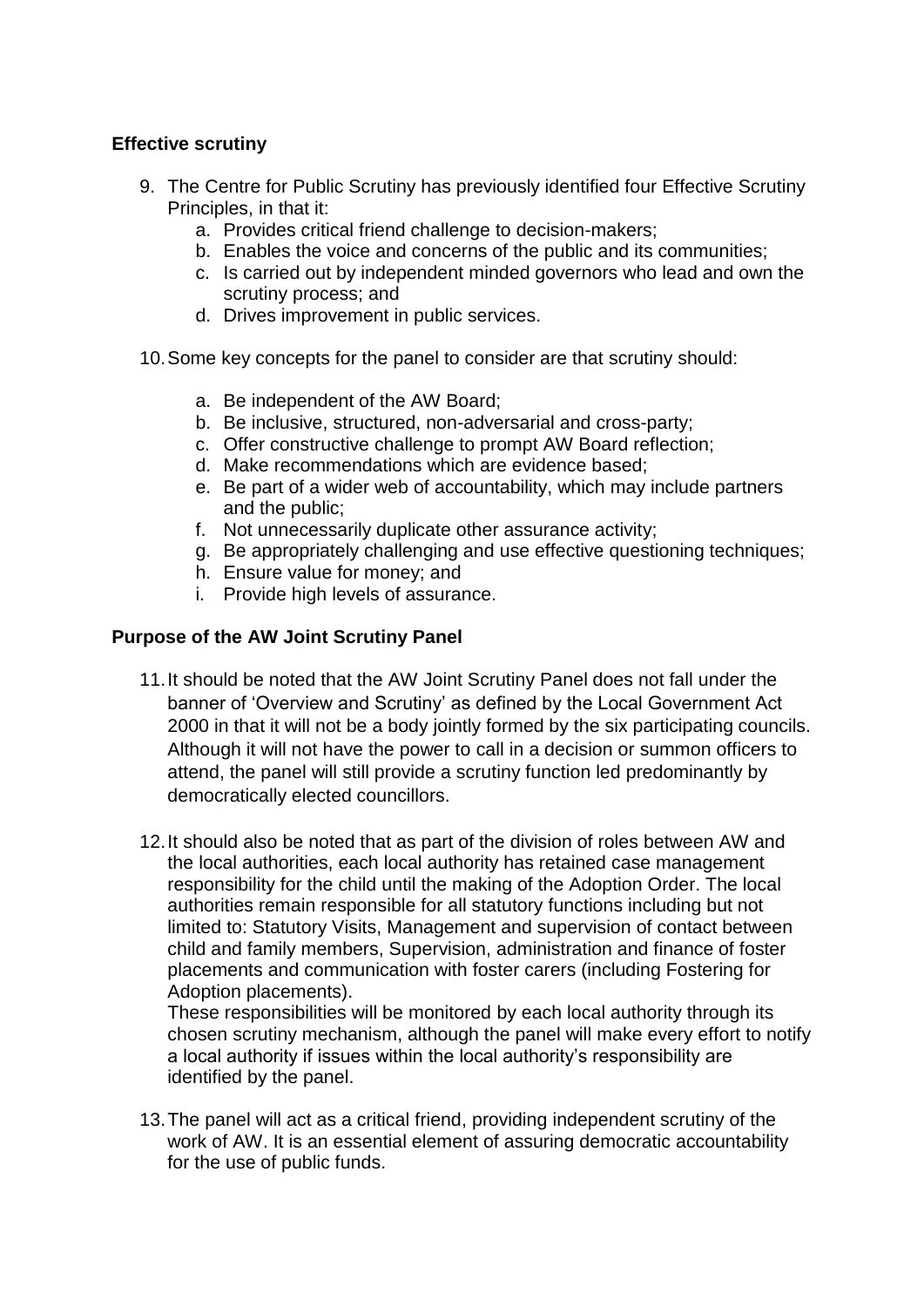- 14.The objective of the panel is to make constructive recommendations to ensure that AW meets its performance targets and expectations. The focus of the panel will be on the Region (not each individual local authority – *paragraph 11 refers*) and members of the panel will work in partnership to focus on performance for the Region overall.
- 15.The role of the panel is to enhance good decision-making process and it will be able to make recommendations for improvement and make its conclusions public but will not have the power to delay decision-making by AW.
- 16.Through the panel, and its annual report, each local authority will have an opportunity to demonstrate its commitment to democratically-led scrutiny of AW, without duplicating the workload for either officers or elected members for the six local authorities. It is therefore expected that each local authority would commit to engaging with the work of the panel, either as elected councillor(s) on the panel or as witnesses attending meeting of the panel to provide requested information and answer questions.

## **Responsibilities**

- 17.The panel will foster and encourage an inclusive, structured, non-partisan and non-adversarial approach which is reliant on evidence rather than anecdote, to perform all scrutiny function on behalf of the Region in respect of AW.
- 18.The panel will produce an annual report for the AW Board, which will also be presented to the relevant Overview and Scrutiny Committee, or any other Committee the local authority has chosen to review the work of the panel, for each of the authorities by its councillor representative on the panel and, if required, its officer representative on the AW Board.

## **AW Joint Scrutiny Panel membership**

- 19.Membership: The panel will have a membership of a maximum of 14, made up of:
	- a. 7 non-executive councillors: 1 from each local authority + 1 chair;
	- b. Up to 6 stakeholders within the "adoption triangle", such as (but not limited to) adoptive parent, adopted young person, adopted adults, birth family member, etc. Consideration will have to be given to a balance between the different
	- roles, as well as geographical representation of the Region; c. The chair of the Adoption Advisory Board (AAB) will be appointed as advisor to the panel, to regularly inform the committee of the work undertaken by the AAB, as well as share relevant feedback from adopters collected through AAB's engagement activities.

No substitutions are permitted for the panel. Members of the panel will gain an in-depth understanding over a series of meetings before reaching conclusions and it would therefore be difficult (and potentially disruptive) for a new member to enter the arena partway through the process.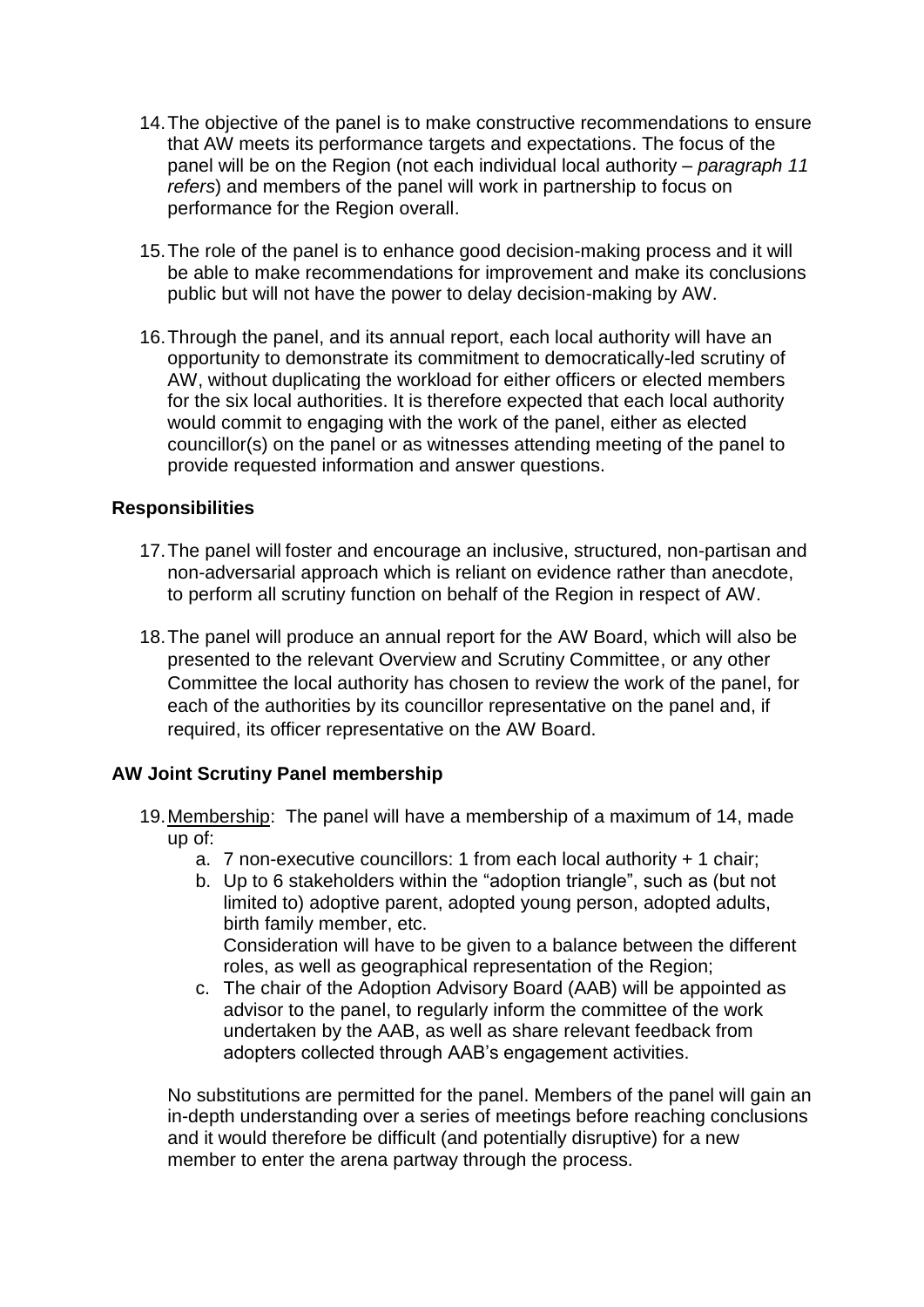- 20.Appointment: the relevant Overview and Scrutiny Committee (or any other committee the local authority has chosen to review the work of the panel) for each authority will appoint its respective non-executive councillor(s). The panel will invite applications from stakeholders and appointments will be made by the Chair of the Panel in consultation with the AW Service Director.
- 21.Term of office: each non-executive councillor will be appointed for a minimum of 2 years, and consideration should be given to local election patterns where appropriate. Stakeholders will also be appointed for an initial period of 2 years from the date of joining the panel. These appointments can be repeated and there is no limit on the number of years anyone can serve on the panel.
- 22.Chair: the chair will be a non-executive councillor elected by the panel on a 2 year rotating basis, at the panel's discretion. Once a chair has been elected by the panel, the local authority the chair of the panel belongs to will be invited to appoint a further non-executive councillor to the panel. The Chair of the panel will act solely in the interest of the Region and focus on the role of chair, whereas the second non-executive councillor will represent his or her local authority and undertake associated reporting duties.

The panel will appoint a chair from its first meeting until May 2021. After May 2021 the chair will be appointed for a 2-year period. This is designed to avoid conflicts with local election patterns and to allow some continuity for membership of the panel.

23.The Chair has the following duties:

- a) To have a holistic view of performance for the whole Region and to act on behalf of the Region;
- b) To work with the AW Service Director to develop an Annual Work Programme for the panel, having regard to the advice of support officers
- c) To set the Agendas for meetings, having regard to the advice of the AW Service Director and of support officers;
- d) To ensure that the panel's annual report is presented to each relevant committee for each local authority, or delegate representation to another member of the panel where required;
- e) To facilitate the smooth running of each meeting;
- f) To ensure that Members of the Panel have an equal voice and an opportunity to discuss and debate items of interest;
- g) To ascertain the sense of the meeting and ensure realistic recommendations are developed;
- h) To resolve any dispute in meetings through the exercise of his/her powers;
- i) To lead the panel in its role as critical friend; and
- j) To be a champion for the scrutiny role.
- 24.Quorum: the meeting will require three members, at least two being nonexecutive councillors, to be attending the meeting, either physically or remotely (online or by phone), to be quorate.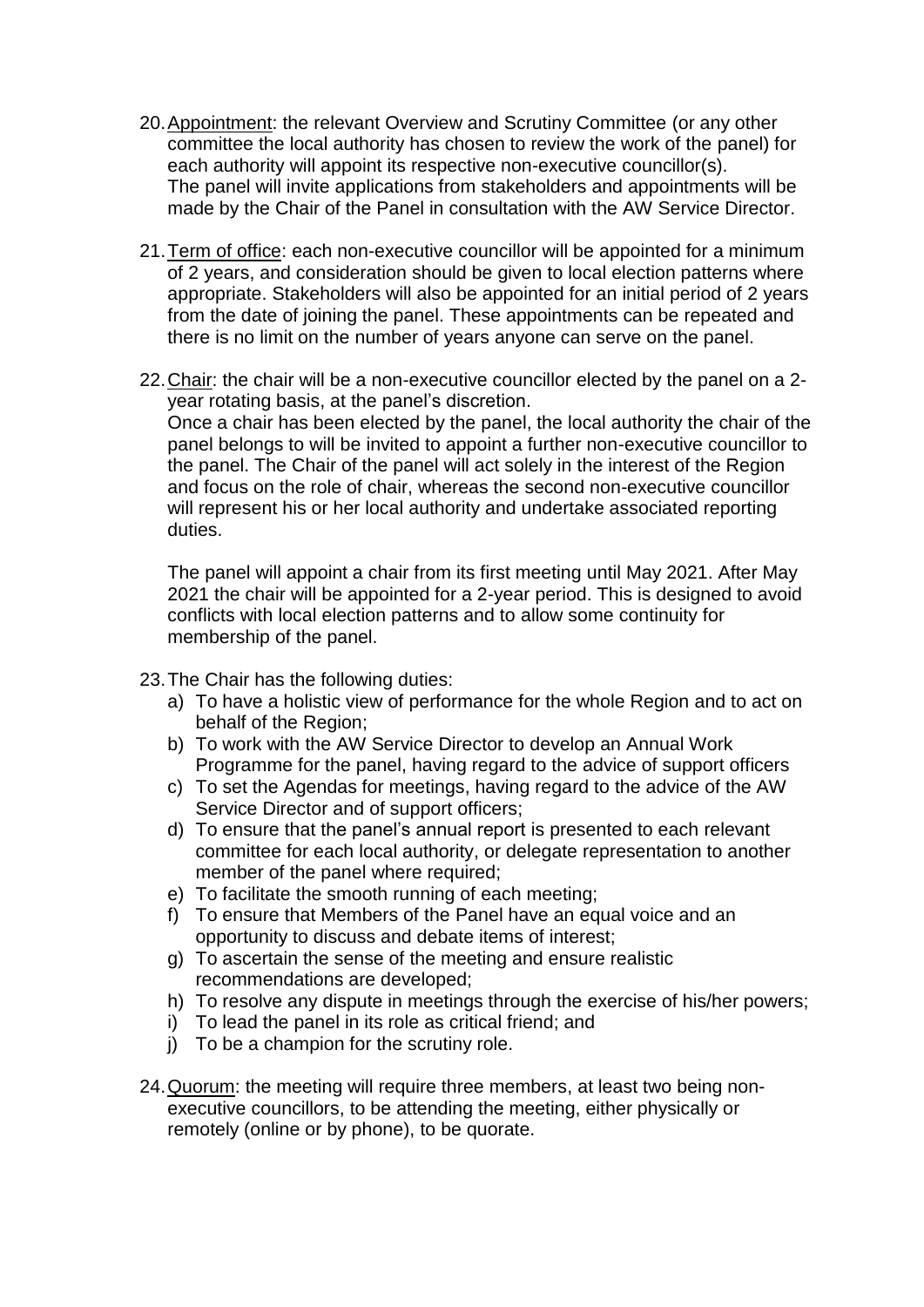- 25.Attendance: non-executive councillors are expected to attend, either physically or remotely, all meetings of the panel. Issues with attendance will be reported to the AW Board and the relevant Committee.
- 26.Voting rights: only non-executive councillors will have voting rights; however, it will be at the chairman's discretion to invite all members of the panel to express their views and opinions on a decision or recommendation being put to a vote.

## **Meetings of the AW Joint Scrutiny Panel**

- 27.The Joint Scrutiny Panel will meet no less than four times a year and no more than six times a year, unless an additional meeting is either requested by the AW Board to undertake a specific scrutiny exercise or under exceptional circumstances as requested by at least three members (two of which must be elected councillors) of the Joint Scrutiny Panel.
- 28.Meetings will be set on a pattern taking into accounts the meetings of AW Board and at a day and time to suit members of the panel and will be reviewed on a yearly basis; or following significant membership changes.
- 29.Meetings format: Members of the panel would be expected to attend premeeting briefings (usually 30minutes to 1 hour – just before the meeting), meetings (usually 1.5 to 2 hours) then "wash-up" sessions (usually 30 minutes – straight after the meeting).
- 30.Meetings can be attended either in person or remotely (online / telephone) to take into account the geographical distances between members of the panel. However, one meeting a year will be set to be attended in person by all members of the panel.

#### **Witnesses**

- 31.The panel will identify the areas it wishes to scrutinise and will request the Service Director (or any officer the Service Director delegates this role to) to identify relevant witnesses and arrange their attendance.
- 32.The panel can operate flexibly, taking any approach it considers necessary to inform its deliberations, including:
	- a. Meeting with members and officers
	- b. Meeting with external agencies, interest groups and service users
	- c. Considering existing evidence e.g. performance reports
	- d. Gathering new evidence e.g. through surveys, site visits or research \*\*\*
	- e. Undertaking or commissioning analysis \*\*\*
	- f. Visiting relevant sites or organisations \*\*\*
	- g. Learning from other local authorities and areas

\*\*\* It should be noted that financial agreement may have to be sought from the local authorities prior to undertaking d, e or f listed above.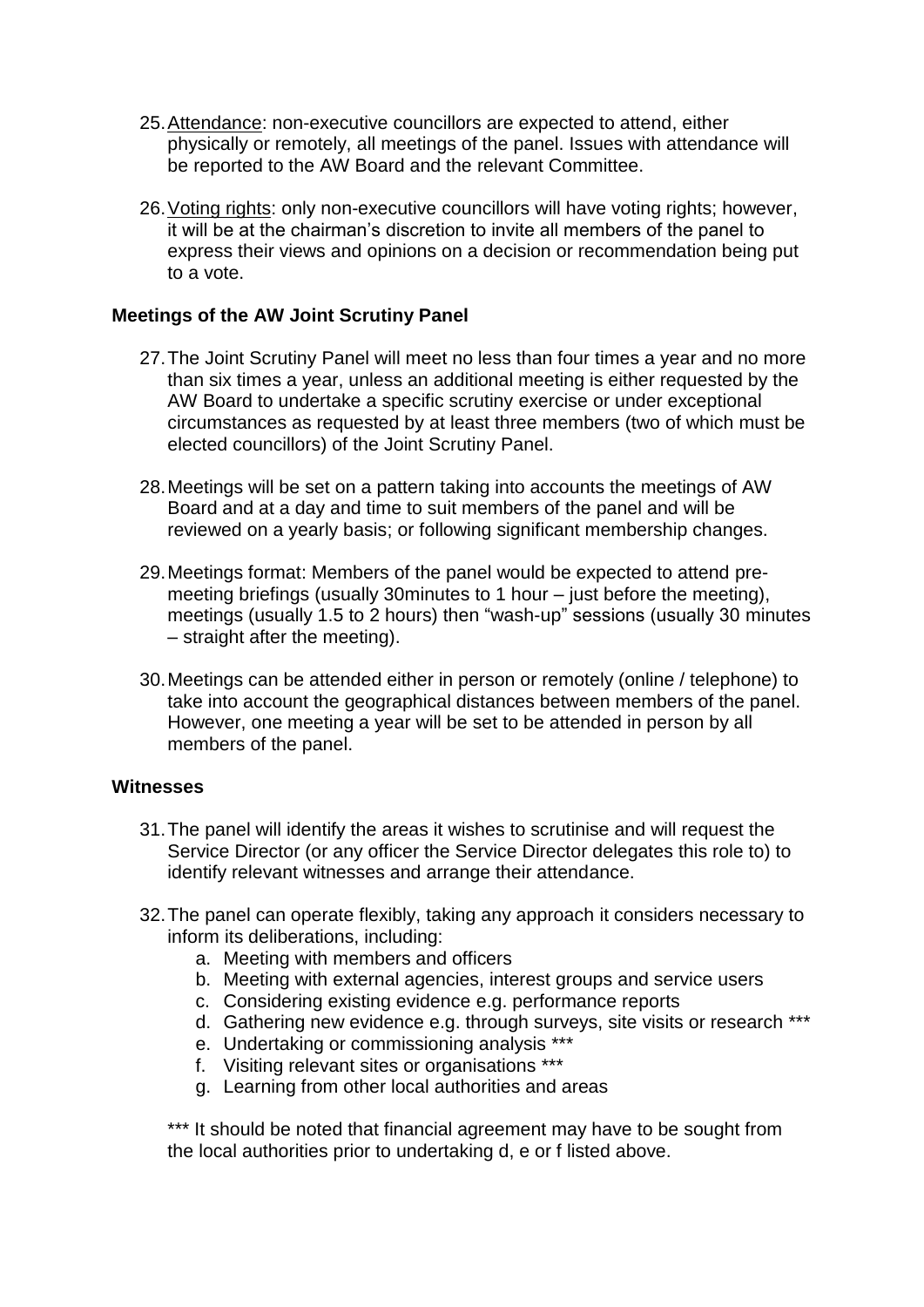# **Agendas and minutes for the AW Joint Scrutiny Panel**

- 33.Agendas and minutes for the AW Joint Scrutiny Panel will be supported by Wiltshire Council's Overview and Scrutiny team and accessible to all members of the Joint Scrutiny Panel.
- 34.Agendas and minutes will also be circulated directly to the members of the panel and any witness presenting evidence at the meeting.

#### **Closed meeting and confidentiality**

- 35.To ensure a full and frank discussion of the issues and evidence, the meetings of the panel will not be public meetings. On occasion, the panel may have a specific reason for holding an open meeting, for example to enable wider consultation with interested members of the public. This would have to be a decision made by the panel.
- 36.Members of the Panel are required to respect confidentiality of specific topics discussed at the meeting as well as the confidentiality of the agendas and minutes for the meetings of the panel.
- 37.However, the Annual report from the panel will be a public document and considered in public forums.

#### **Reporting and Monitoring**

- 38.The Joint Scrutiny Panel reports directly to the AW Board. The AW board will monitor the efficiency of the Joint Scrutiny Panel, including through its annual report.
- 39.The panel's annual report will also be presented to the relevant Overview and Scrutiny Committee (or any other Committee the local authority has chosen to review the work of the panel) for the six local authorities by its elected councillor representative on the Joint Scrutiny Panel and, if required, its officer representative on the AW Board.

#### **Review of the Joint Scrutiny Panel**

- 40.At a minimum the terms of reference will be reviewed annually to ensure that they remain aligned with government policy around accountability and transparency and OFSTED guidance.
- 41.These may be reviewed sooner, either at the AW Board or Panel's request, should there be significant changes to government policy, recommendations from an OFTESD inspection or if the Terms of References set are preventing the Joint Scrutiny Panel from fulfilling its purpose.
- 42.Any proposed changes to the Terms of Reference will also be presented to the six local authorities' relevant Overview and Scrutiny Committee, or any